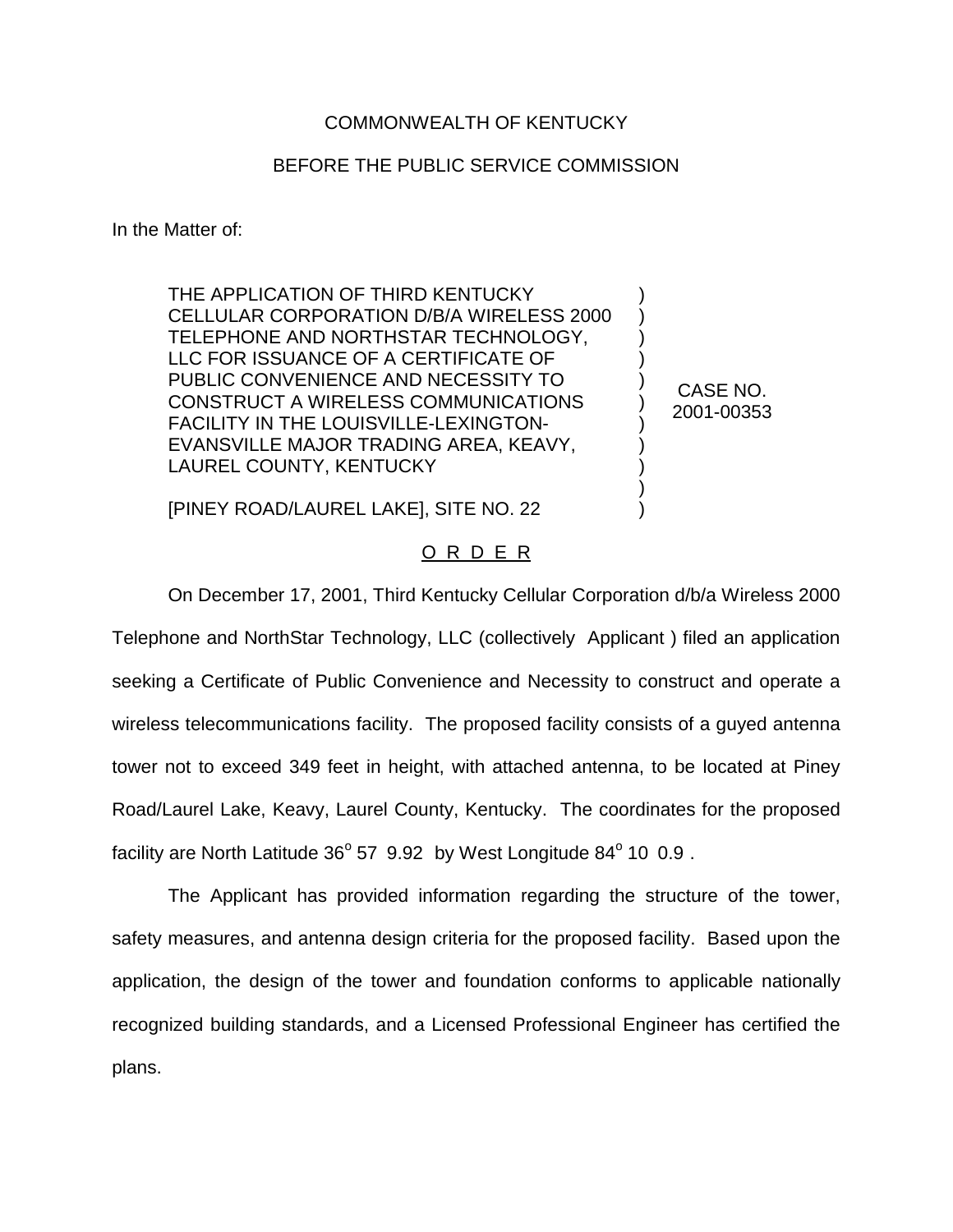Pursuant to 807 KAR 5:063, the Applicant has notified the County Judge/ Executive of the proposed construction. The Applicant has filed applications with the Federal Aviation Administration ( FAA ) and the Kentucky Airport Zoning Commission ( KAZC ) seeking approval for the construction and operation of the proposed facility. Both decisions are pending.

The Applicant has filed evidence of the appropriate notices provided pursuant to 807 KAR 5:063. The notices solicited any comments and informed the recipients of their right to request intervention. To date, no public comments have been filed with the Commission.

The Commission, having considered the evidence of record and being otherwise sufficiently advised, finds that the Applicant has demonstrated that a facility is necessary to provide adequate utility service and therefore a Certificate of Public Convenience and Necessity to construct the proposed facility should be granted.

Pursuant to KRS 278.280, the Commission is required to determine proper practices to be observed when it finds, upon complaint or on its own motion, that the facilities of any utility subject to its jurisdiction are unreasonable, unsafe, improper, or insufficient. To assist the Commission in its efforts to comply with this mandate, the Applicant should notify the Commission if it does not use this antenna tower to provide service in the manner set out in its application and this Order. Upon receipt of such notice, the Commission may, on its own motion, institute proceedings to consider the proper practices, including removal of the unused antenna tower, which should be observed by the Applicant.

-2-